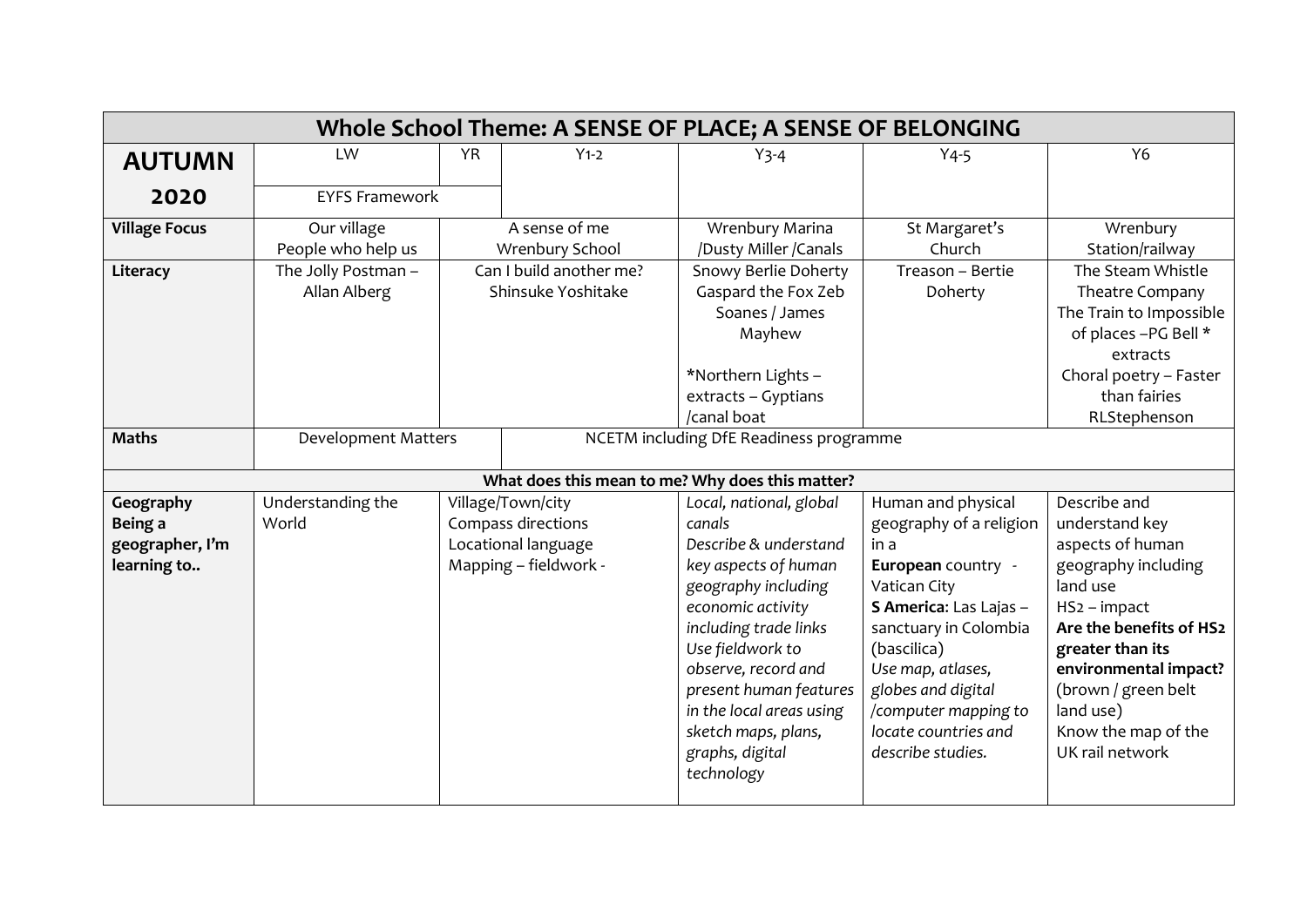| <b>History</b>     | People and                                                        |                                 | Changes within living memory; | Local History Study and historical enquiry |                               |                        |  |
|--------------------|-------------------------------------------------------------------|---------------------------------|-------------------------------|--------------------------------------------|-------------------------------|------------------------|--|
| Being a historian, | communities                                                       |                                 | events beyond living memory   | Study of a theme that                      | Study of a theme that         | Study of a theme that  |  |
| I'm learning to    |                                                                   | - air raid shelter/WW1          |                               | extends their                              | extends their                 | extends their          |  |
|                    | Past and present                                                  | memorial                        |                               | chronological                              | chronological                 | chronological          |  |
|                    | events in their own                                               | Aerial photos - school          |                               | knowledge beyond                           | knowledge beyond              | knowledge beyond       |  |
|                    | lives and family                                                  | School through time photos      |                               | 1066                                       | 1066                          | 1066                   |  |
|                    | members                                                           | Interview Mr Eaton / June       |                               | Is there any future                        | <b>Key Religious events:</b>  | Which has had a        |  |
|                    |                                                                   | Morris past pupils / Jenny      |                               | benefit of the canal                       | Reformation                   | bigger impact-the      |  |
|                    |                                                                   | Davies past HT                  |                               | system in the UK?                          | <b>Cause and</b>              | canal system or the    |  |
|                    |                                                                   |                                 |                               |                                            | consequence                   | railways?              |  |
|                    |                                                                   |                                 |                               |                                            |                               | *Why Crewe not         |  |
|                    |                                                                   |                                 |                               |                                            |                               | Nantwich as main       |  |
|                    |                                                                   |                                 |                               |                                            |                               | railway junction?      |  |
| <b>Science</b>     | The World                                                         |                                 | Y1/2 Everyday materials and   | Engineer                                   | (Light Y4) linked with        | Electricity (circuits) |  |
| Being a scientist, |                                                                   | properties used in and around   |                               | <b>Thomas Telford</b>                      | electricity                   | Light (natural) -      |  |
| I'm learning to    |                                                                   | school                          |                               | Forces - STEM                              |                               | reflection and         |  |
|                    |                                                                   | Seasonal changes around         |                               | Light                                      | 'Earth, sun and moon'         | refraction; colour of  |  |
|                    |                                                                   | school/school day               |                               |                                            | Galileo Galilei.              | light; shadows         |  |
|                    |                                                                   | Begin to ask simple questions / |                               |                                            | Copernicus                    | *Robert Stephenson -   |  |
|                    |                                                                   | carry out simple tests          |                               |                                            |                               | <b>The Rocket</b>      |  |
|                    |                                                                   |                                 |                               |                                            |                               |                        |  |
| Art/D&T            | Being creative/being                                              | A sense of me                   |                               | A sense of me                              | A sense of me                 | Self-portraits         |  |
| Being an artist /  | imaginative                                                       | Self portraits - watercolour    |                               | Self-portraits                             | Self-portraits                | Van Gogh               |  |
| designer, I'm      |                                                                   |                                 |                               | Charcoal - light and                       | Artist - Holbein              | Oil pastel             |  |
| learning to        |                                                                   |                                 |                               | dark tones/ things that                    | Portraits - symbolism         |                        |  |
|                    |                                                                   |                                 |                               | are important to me                        |                               |                        |  |
|                    |                                                                   |                                 |                               | Frida Kahlo                                |                               |                        |  |
| <b>Music</b>       | Being creative/being imaginative                                  |                                 | Play tuned/un-                | Basic notation and play                    | <b>Build on Brass tuition</b> | Build on notation,     |  |
| Being a musician,  | Rhymes and nursery rhymes, songs                                  |                                 | tuned                         | simple tuned / un-                         | and notation work             | ensemble               |  |
| I'm learning to    | related to theme. Music and songs<br>from the past and compare to |                                 | instruments                   | tuned instruments                          | Music appreciation            | History of music.      |  |
|                    |                                                                   |                                 | musically.                    | musically - build on Y3                    | Appreciate and                | Marie Lloyd            |  |
|                    | today.                                                            |                                 | Rhythm, pitch                 | brass tuition for Y4;                      | understand high               |                        |  |
|                    |                                                                   |                                 | and how can play              | Folk music - its links to                  | quality music from            |                        |  |